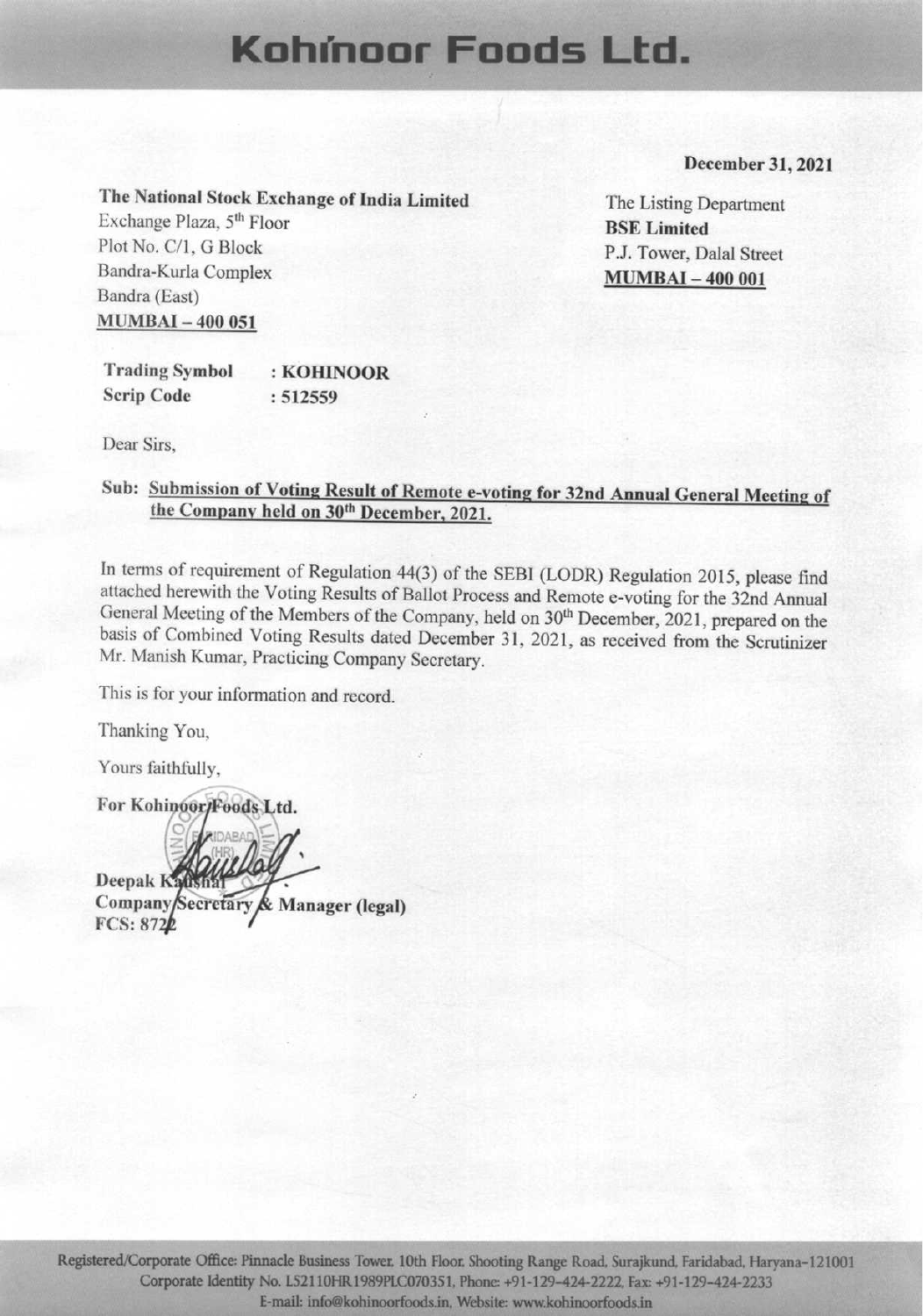# SUMMARY OF VOTING RESULTS OF ANNUAL GENERAL MEETING

| Date of AGM/EGM                                                               | 30 <sup>th</sup> December, 2021<br>27048 |        |  |  |  |
|-------------------------------------------------------------------------------|------------------------------------------|--------|--|--|--|
| Total number of Shareholders on record<br>date                                |                                          |        |  |  |  |
| No. of Shareholders present in the<br>Meeting either in person or through     | Promoters and<br><b>Promoter Group</b>   | Public |  |  |  |
| proxy:                                                                        |                                          | 109    |  |  |  |
| of Shareholders attended<br>No.<br>the<br>meeting through Video Conferencing: | Promoters and<br><b>Promoter Group</b>   | Public |  |  |  |
|                                                                               |                                          | 109    |  |  |  |

# Date of declaration of result  $-30^{th}$  December, 2021

The details of combined Voting Results is as under:

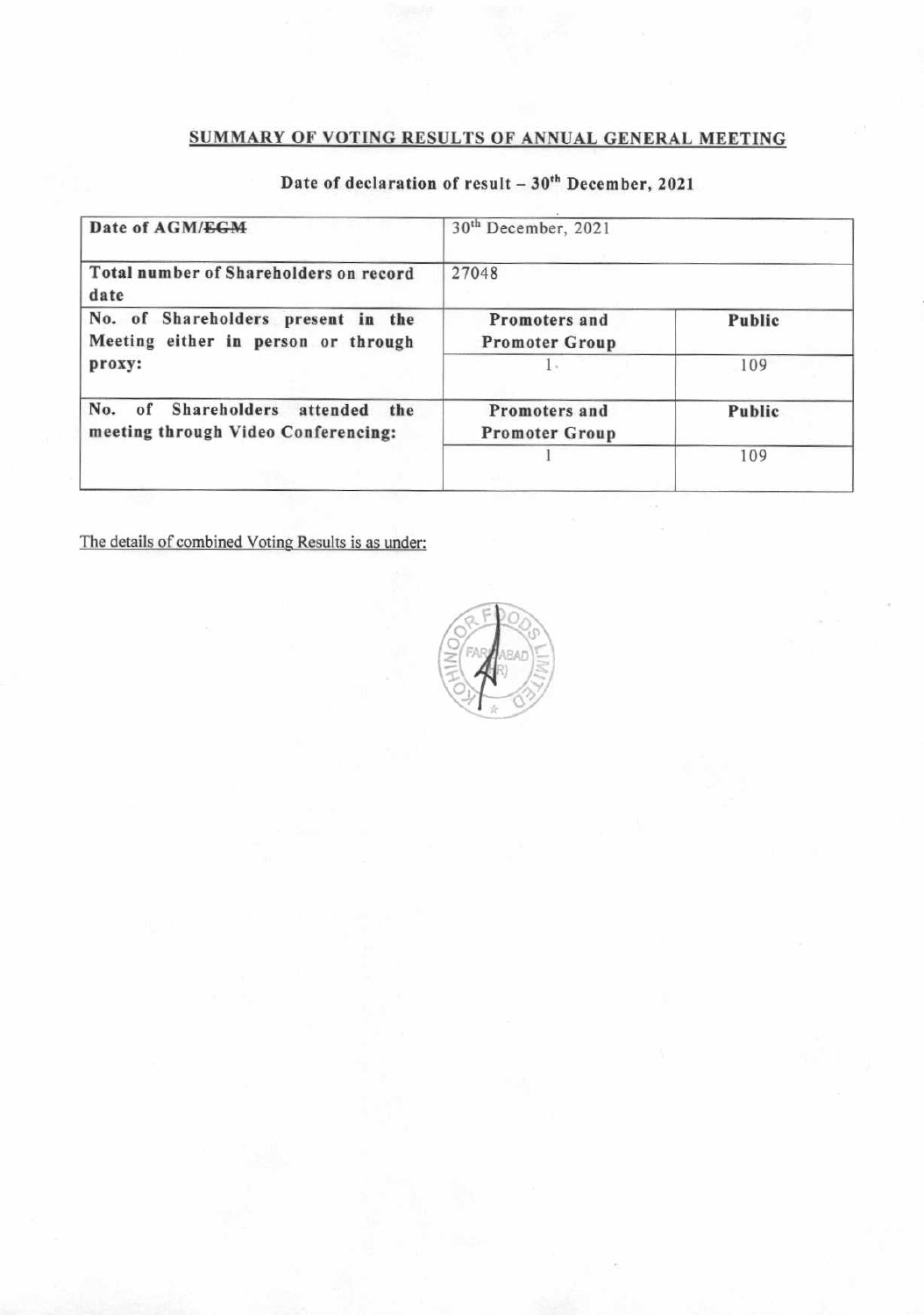#### **Agenda Wise disclosure:**

|                                                                             |                                         |                       | <b>Resolution (1)</b>     |                                                                                                                                                                                                                                                                                                                                                                                                                               |                                  |                                       |                                                    |                                                         |  |
|-----------------------------------------------------------------------------|-----------------------------------------|-----------------------|---------------------------|-------------------------------------------------------------------------------------------------------------------------------------------------------------------------------------------------------------------------------------------------------------------------------------------------------------------------------------------------------------------------------------------------------------------------------|----------------------------------|---------------------------------------|----------------------------------------------------|---------------------------------------------------------|--|
| Resolution required: (Ordinary / Special)                                   |                                         |                       |                           | Ordinary                                                                                                                                                                                                                                                                                                                                                                                                                      |                                  |                                       |                                                    |                                                         |  |
| Whether promoter/promoter group are interested in<br>the agenda/resolution? |                                         |                       |                           | No                                                                                                                                                                                                                                                                                                                                                                                                                            |                                  |                                       |                                                    |                                                         |  |
| Description of resolution considered                                        |                                         |                       |                           | ORDINARY RESOLUTION FOR ADOPTION OF THE<br><b>AUDITED</b><br><b>FINANCIAL</b><br><b>STATEMENTS</b><br>AS<br>AT<br><b>MARCH</b><br>31,<br>2021,<br>THE<br><b>REPORTS</b><br>THE<br>OF<br><b>DIRECTORS</b><br><b>AND</b><br><b>AUDITOR'S</b><br><b>THEREON</b><br><b>TOGETHER</b><br>WITH<br><b>AUDITED</b><br>CONSOLIDATED<br>FINANCIAL STATEMENTS FOR THE YEAR ENDED<br>MARCH 31, 2021 AND THE REPORT OF AUDITORS<br>THEREON. |                                  |                                       |                                                    |                                                         |  |
| Category                                                                    | Mode of voting                          | No. of<br>shares held | No. of<br>votes<br>polled | $%$ of<br><b>Votes</b><br>polled on<br>outstandi<br>ng shares                                                                                                                                                                                                                                                                                                                                                                 | No. of<br>$votes - in$<br>favour | No. of<br>votes<br>$=$<br>agains<br>t | $%$ of<br>votes in<br>favour on<br>votes<br>polled | $%$ of<br><b>Votes</b><br>against<br>on votes<br>polled |  |
|                                                                             |                                         | (1)                   | (2)                       | $(3)=[(2)/($<br>$1$ ) *100                                                                                                                                                                                                                                                                                                                                                                                                    | (4)                              | (5)                                   | $(6)=[(4)/($<br>$2)$  *100                         | $(7)=[(5)/$<br>$(2) *100$                               |  |
| Promoter<br>and<br>Promoter<br>Group                                        | E-Voting                                | 20225240              | 20096650                  | 99.3642                                                                                                                                                                                                                                                                                                                                                                                                                       | 20096650                         | $\mathbf{0}$                          | 100.0000                                           | 0.0000                                                  |  |
|                                                                             | Poll                                    |                       | $\Omega$                  | 0.0000                                                                                                                                                                                                                                                                                                                                                                                                                        | $\Omega$                         | $\Omega$                              | $\theta$                                           | $\bf{0}$                                                |  |
|                                                                             | <b>Postal Ballot (if</b><br>applicable) |                       | $\mathbf{0}$              | 0.0000                                                                                                                                                                                                                                                                                                                                                                                                                        | 0                                | $\bf{0}$                              | $\mathbf{0}$                                       | $\mathbf{0}$                                            |  |
|                                                                             | <b>Total</b>                            | 20225240              | 20096650                  | 99.3642                                                                                                                                                                                                                                                                                                                                                                                                                       | 20096650                         | $\mathbf{0}$                          | 100.0000                                           | 0.0000                                                  |  |
|                                                                             | <b>E-Voting</b>                         | 128501                | $\mathbf{0}$              | 0.0000                                                                                                                                                                                                                                                                                                                                                                                                                        | 0                                | $\mathbf{0}$                          | $\mathbf{0}$                                       | $\mathbf{0}$                                            |  |
| Public-                                                                     | Poll                                    |                       | $\Omega$                  | 0.0000                                                                                                                                                                                                                                                                                                                                                                                                                        | 0                                | $\mathbf{0}$                          | $\mathbf{0}$                                       | $\mathbf{0}$                                            |  |
| Institutio<br>ns                                                            | <b>Postal Ballot (if</b><br>applicable) |                       | 0                         | 0.0000                                                                                                                                                                                                                                                                                                                                                                                                                        | 0                                | 0                                     | $\mathbf{0}$                                       | $\mathbf{0}$                                            |  |
|                                                                             | <b>Total</b>                            | 128501                | $\mathbf{0}$              | 0.0000                                                                                                                                                                                                                                                                                                                                                                                                                        | 0                                | $\mathbf{0}$                          | 0.0000                                             | 0.0000                                                  |  |
|                                                                             | <b>E-Voting</b>                         |                       | 75463                     | 0.4514                                                                                                                                                                                                                                                                                                                                                                                                                        | 31638                            | 43825                                 | 41.9252                                            | 58.0748                                                 |  |
| Public-<br>Non<br>Institutio<br>ns                                          | Poll                                    | 16717789              | 0                         | 0.0000                                                                                                                                                                                                                                                                                                                                                                                                                        | 0                                | $\mathbf{0}$                          | $\theta$                                           | $\boldsymbol{0}$                                        |  |
|                                                                             | <b>Postal Ballot (if</b><br>applicable) |                       | 0                         | 0.0000                                                                                                                                                                                                                                                                                                                                                                                                                        | $\mathbf{0}$                     | $\bf{0}$                              | $\mathbf{0}$                                       | $\theta$                                                |  |
|                                                                             | <b>Total</b>                            | 16717789              | 75463                     | 0.4514                                                                                                                                                                                                                                                                                                                                                                                                                        | 31638                            | 43825                                 | 41.9252                                            | 58.0748                                                 |  |
| <b>Literat</b>                                                              | <b>Total</b>                            | 37071530              | 20172113                  | 54.4140                                                                                                                                                                                                                                                                                                                                                                                                                       | 20128288                         | 43825                                 | 99.7827                                            | 0.2173                                                  |  |
| Whether resolution is Pass or Not.                                          |                                         |                       |                           |                                                                                                                                                                                                                                                                                                                                                                                                                               |                                  | Yes                                   |                                                    |                                                         |  |

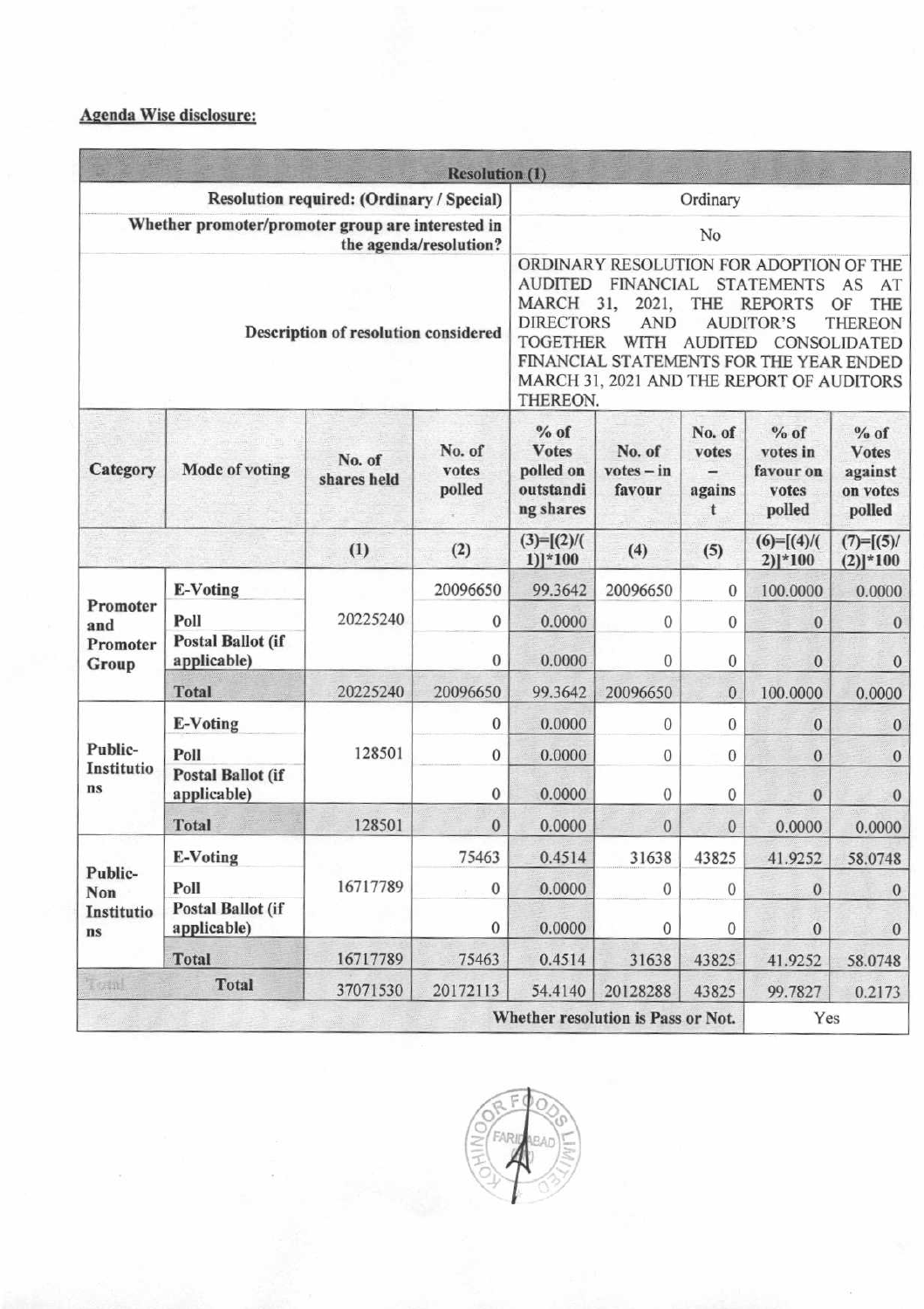|                                                                             |                                         |                          | <b>Resolution (2)</b>     |                                                                                                                                                                                                            |                                    |                                |                                                    |                                                         |  |
|-----------------------------------------------------------------------------|-----------------------------------------|--------------------------|---------------------------|------------------------------------------------------------------------------------------------------------------------------------------------------------------------------------------------------------|------------------------------------|--------------------------------|----------------------------------------------------|---------------------------------------------------------|--|
| Resolution required: (Ordinary / Special)                                   |                                         |                          |                           | Ordinary                                                                                                                                                                                                   |                                    |                                |                                                    |                                                         |  |
| Whether promoter/promoter group are interested in<br>the agenda/resolution? |                                         |                          |                           | No                                                                                                                                                                                                         |                                    |                                |                                                    |                                                         |  |
| Description of resolution considered                                        |                                         |                          |                           | ORDINARY RESOLUTION FOR RE-APPOINTMENT<br>OF DIRECTOR IN PLACE OF MR. JUGAL KISHORE<br>ARORA (HOLDING DIN - 00010704), WHO RETIRES<br>BY ROTATION AND BEING ELIGIBLE OFFERS<br>HIMSELF FOR RE-APPOINTMENT. |                                    |                                |                                                    |                                                         |  |
| Category                                                                    | <b>Mode of voting</b>                   | No. of<br>shares<br>held | No. of<br>votes<br>polled | $%$ of<br><b>Votes</b><br>polled on<br>outstandi<br>ng shares                                                                                                                                              | No. of<br>$votes - in$<br>favour   | No. of<br>$votes -$<br>against | $%$ of<br>votes in<br>favour on<br>votes<br>polled | $%$ of<br><b>Votes</b><br>against<br>on votes<br>polled |  |
|                                                                             |                                         | (1)                      | (2)                       | $(3)=[(2)/($<br>$1$ ] <sup>*</sup> 100                                                                                                                                                                     | (4)                                | (5)                            | $(6)=[(4)/$<br>$2)]*100$                           | $(7)=[(5)/$<br>$(2)]$ * 100                             |  |
|                                                                             | <b>E-Voting</b>                         | 20225240                 | 20096650                  | 99.3642                                                                                                                                                                                                    | 20096650                           | $\bf{0}$                       | 100.0000                                           | 0.0000                                                  |  |
| Promoter<br>and<br>Promoter<br>Group                                        | Poll                                    |                          | 0                         | 0.0000                                                                                                                                                                                                     | $\mathbf{0}$                       | $\mathbf{0}$                   | $\theta$                                           | $\mathbf{0}$                                            |  |
|                                                                             | <b>Postal Ballot (if</b><br>applicable) |                          | $\bf{0}$                  | 0.0000                                                                                                                                                                                                     | $\bf{0}$                           | $\boldsymbol{0}$               | $\mathbf{0}$                                       | $\mathbf{0}$                                            |  |
|                                                                             | <b>Total</b>                            | 20225240                 | 20096650                  | 99.3642                                                                                                                                                                                                    | 20096650                           | $\mathbf{0}$                   | 100.0000                                           | 0.0000                                                  |  |
|                                                                             | <b>E-Voting</b>                         | 128501                   | $\mathbf{0}$              | 0.0000                                                                                                                                                                                                     | 0                                  | $\bf{0}$                       | 0                                                  | $\mathbf{0}$                                            |  |
| Public-                                                                     | Poll                                    |                          | $\bf{0}$                  | 0.0000                                                                                                                                                                                                     | $\bf{0}$                           | $\bf{0}$                       | $\mathbf{0}$                                       | $\mathbf{0}$                                            |  |
| <b>Institutio</b><br>ns                                                     | <b>Postal Ballot (if</b><br>applicable) |                          | 0                         | 0.0000                                                                                                                                                                                                     | $\mathbf{0}$                       | $\bf{0}$                       | $\mathbf{0}$                                       | $\mathbf{0}$                                            |  |
|                                                                             | <b>Total</b>                            | 128501                   | $\mathbf{0}$              | 0.0000                                                                                                                                                                                                     | $\mathbf{0}$                       | $\boldsymbol{0}$               | 0.0000                                             | 0.0000                                                  |  |
| Public-<br>Non<br>Institutio<br>ns                                          | <b>E-Voting</b>                         |                          | 75323                     | 0.4506                                                                                                                                                                                                     | 27362                              | 47961                          | 36.3262                                            | 63.6738                                                 |  |
|                                                                             | Poll                                    | 16717789                 | $\bf{0}$                  | 0.0000                                                                                                                                                                                                     | $\bf{0}$                           | $\bf{0}$                       | $\bf{0}$                                           | $\theta$                                                |  |
|                                                                             | <b>Postal Ballot (if</b><br>applicable) |                          | $\boldsymbol{0}$          | 0.0000                                                                                                                                                                                                     | $\boldsymbol{0}$                   | $\boldsymbol{0}$               | $\boldsymbol{0}$                                   | $\boldsymbol{0}$                                        |  |
|                                                                             | <b>Total</b>                            | 16717789                 | 75323                     | 0.4506                                                                                                                                                                                                     | 27362                              | 47961                          | 36.3262                                            | 63.6738                                                 |  |
| Tüml                                                                        | <b>Total</b>                            | 37071530                 | 20171973                  | 54.4137                                                                                                                                                                                                    | 20124012                           | 47961                          | 99.7622                                            | 0.2378                                                  |  |
|                                                                             |                                         |                          |                           |                                                                                                                                                                                                            | Whether resolution is Pass or Not. |                                | Yes                                                |                                                         |  |

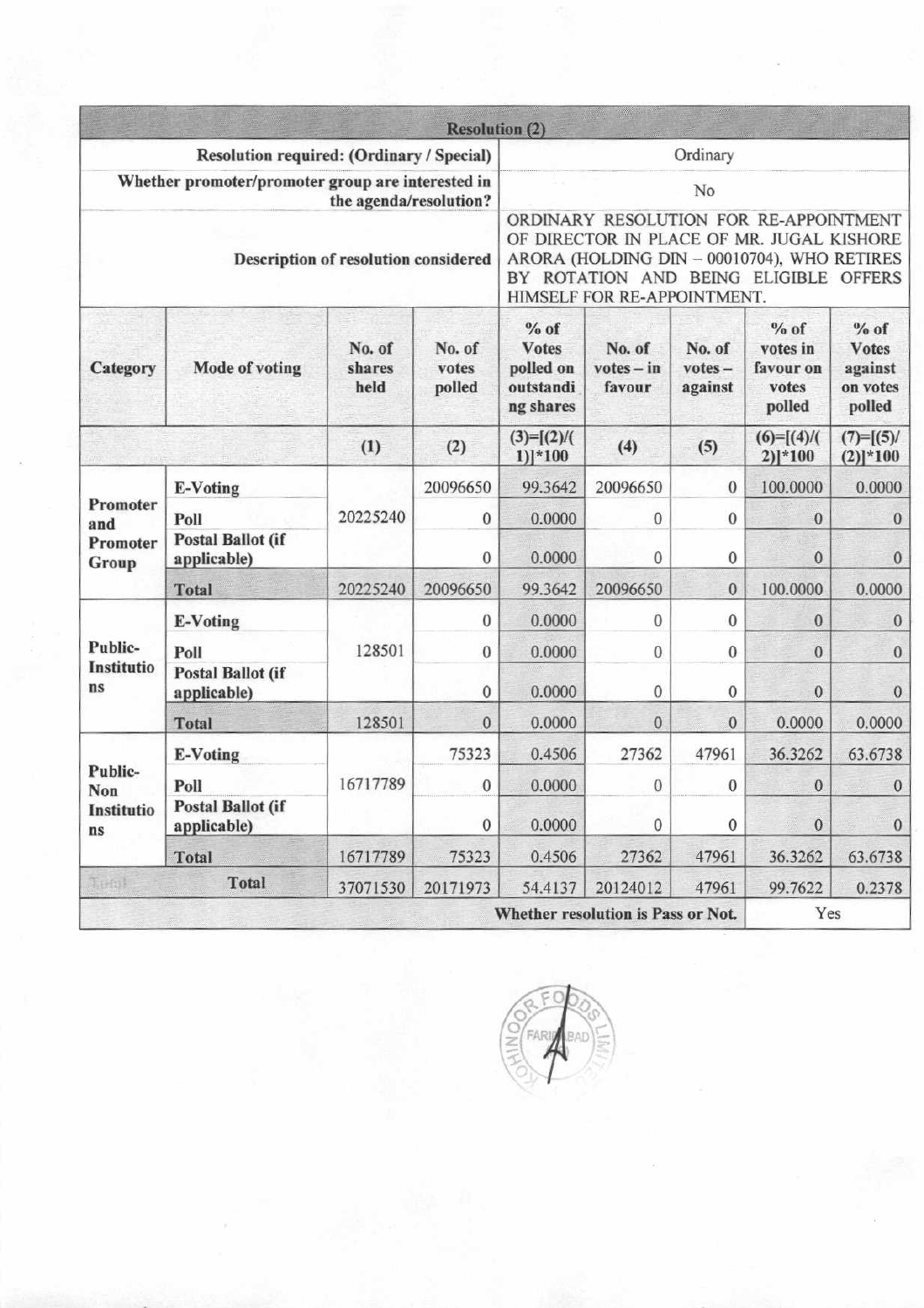|                                                                             |                                         |                       | <b>Resolution (3)</b>     |                                                                                                                                                                                                                                                                                                                                                                                                                                                                                                          |                                  |                                   |                                                    |                                                            |  |
|-----------------------------------------------------------------------------|-----------------------------------------|-----------------------|---------------------------|----------------------------------------------------------------------------------------------------------------------------------------------------------------------------------------------------------------------------------------------------------------------------------------------------------------------------------------------------------------------------------------------------------------------------------------------------------------------------------------------------------|----------------------------------|-----------------------------------|----------------------------------------------------|------------------------------------------------------------|--|
| Resolution required: (Ordinary / Special)                                   |                                         |                       |                           | Ordinary                                                                                                                                                                                                                                                                                                                                                                                                                                                                                                 |                                  |                                   |                                                    |                                                            |  |
| Whether promoter/promoter group are interested in the<br>agenda/resolution? |                                         |                       |                           | No                                                                                                                                                                                                                                                                                                                                                                                                                                                                                                       |                                  |                                   |                                                    |                                                            |  |
| Description of resolution considered                                        |                                         |                       |                           | ORDINARY RESOLUTION FOR APPOINTMENT<br>OF M/S. N C RAJ & ASSOCIATES, CHARTERED<br><b>ACCOUNTANTS</b><br>(FIRM<br><b>REGISTRATION</b><br>NUMBER: 002249N) TO HOLD OFFICE FOR THE<br>FIRST TERM FOR A PERIOD OF 5 YEARS, FROM<br>THE CONCLUSION OF ENSUING ANNUAL<br>GENERAL MEETING TILL THE CONCLUSION<br>OF FIFTH ANNUAL GENERAL MEETING TO BE<br>HELD IN<br>THE YEAR<br>2026,<br>ON<br><b>SUCH</b><br>REMUNERATION AS MAY BE DECIDED BY THE<br>BOARD OF DIRECTORS IN CONSULTATION<br>WITH THE AUDITORS |                                  |                                   |                                                    |                                                            |  |
| Category                                                                    | <b>Mode of voting</b>                   | No. of<br>shares held | No. of<br>votes<br>polled | $%$ of<br><b>Votes</b><br>polled on<br>outstandi<br>ng shares                                                                                                                                                                                                                                                                                                                                                                                                                                            | No. of<br>$votes - in$<br>favour | No.<br>of<br>votes<br>agai<br>nst | $%$ of<br>votes in<br>favour on<br>votes<br>polled | $%$ of<br><b>Votes</b><br>against<br>on<br>votes<br>polled |  |
|                                                                             |                                         | (1)                   | (2)                       | $(3)=[(2)/($<br>$1)]*100$                                                                                                                                                                                                                                                                                                                                                                                                                                                                                | (4)                              | (5)                               | $(6)=[(4)/($<br>$2)]*100$                          | $(7)=[(5$<br>$)/(2)]$ *1<br>$00\,$                         |  |
| Promoter<br>and                                                             | E-Voting                                | 20225240              | 20096650                  | 99.3642                                                                                                                                                                                                                                                                                                                                                                                                                                                                                                  | 20096650                         | $\bf{0}$                          | 100.0000                                           | 0.0000                                                     |  |
|                                                                             | Poll                                    |                       | $\bf{0}$                  | 0.0000                                                                                                                                                                                                                                                                                                                                                                                                                                                                                                   | 0                                | $\mathbf{0}$                      | $\theta$                                           | $\theta$                                                   |  |
| Promoter<br>Group                                                           | <b>Postal Ballot (if</b><br>applicable) |                       | 0                         | 0.0000                                                                                                                                                                                                                                                                                                                                                                                                                                                                                                   | 0                                | $\boldsymbol{0}$                  | $\bf{0}$                                           | $\mathbf{0}$                                               |  |
|                                                                             | <b>Total</b>                            | 20225240              | 20096650                  | 99.3642                                                                                                                                                                                                                                                                                                                                                                                                                                                                                                  | 20096650                         | $\bf{0}$                          | 100.0000                                           | 0.0000                                                     |  |
|                                                                             | <b>E-Voting</b>                         |                       | $\bf{0}$                  | 0.0000                                                                                                                                                                                                                                                                                                                                                                                                                                                                                                   | 0                                | $\mathbf{0}$                      | $\theta$                                           | $\bf{0}$                                                   |  |
| Public-<br>Institutio                                                       | Poll                                    | 128501                | $\bf{0}$                  | 0.0000                                                                                                                                                                                                                                                                                                                                                                                                                                                                                                   | $\boldsymbol{0}$                 | $\bf{0}$                          | $\bf{0}$                                           | $\mathbf{0}$                                               |  |
| ns                                                                          | <b>Postal Ballot (if</b><br>applicable) |                       | $\boldsymbol{0}$          | 0.0000                                                                                                                                                                                                                                                                                                                                                                                                                                                                                                   | $\boldsymbol{0}$                 | $\boldsymbol{0}$                  | $\boldsymbol{0}$                                   | $\bf{0}$                                                   |  |
|                                                                             | <b>Total</b>                            | 128501                | $\bf{0}$                  | 0.0000                                                                                                                                                                                                                                                                                                                                                                                                                                                                                                   | $\mathbf{0}$                     | 0                                 | 0.0000                                             | 0.0000                                                     |  |
| Public-<br>Non<br>Institutio<br>ns                                          | <b>E-Voting</b>                         |                       | 75323                     | 0.4506                                                                                                                                                                                                                                                                                                                                                                                                                                                                                                   | 68925                            | 6398                              | 91.5059                                            | 8.4941                                                     |  |
|                                                                             | Poll                                    | 16717789              | $\bf{0}$                  | 0.0000                                                                                                                                                                                                                                                                                                                                                                                                                                                                                                   | $\mathbf{0}$                     | $\mathbf{0}$                      | $\bf{0}$                                           | $\mathbf{0}$                                               |  |
|                                                                             | <b>Postal Ballot (if</b><br>applicable) |                       | $\bf{0}$                  | 0.0000                                                                                                                                                                                                                                                                                                                                                                                                                                                                                                   | $\mathbf{0}$                     | $\bf{0}$                          | $\bf{0}$                                           | $\mathbf{0}$                                               |  |
|                                                                             | <b>Total</b>                            | 16717789              | 75323                     | 0.4506                                                                                                                                                                                                                                                                                                                                                                                                                                                                                                   | 68925                            | 6398                              | 91.5059                                            | 8.4941                                                     |  |
| Foral                                                                       | <b>Total</b>                            | 54.4137               | 20165575                  | 6398                                                                                                                                                                                                                                                                                                                                                                                                                                                                                                     | 99.9683                          | 0.0317                            |                                                    |                                                            |  |
|                                                                             | Whether resolution is Pass or Not.      |                       |                           |                                                                                                                                                                                                                                                                                                                                                                                                                                                                                                          |                                  |                                   | Yes                                                |                                                            |  |